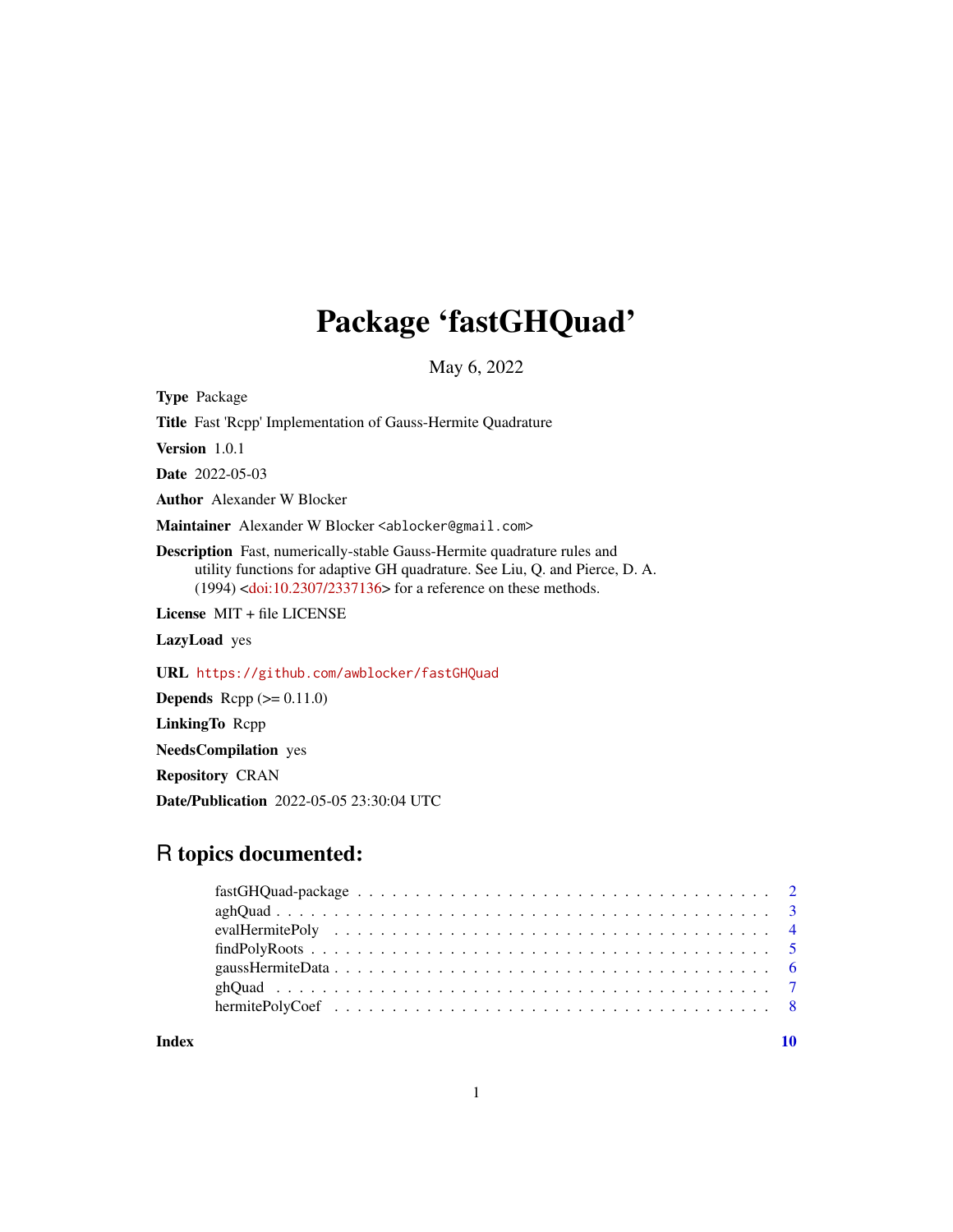<span id="page-1-0"></span>

#### Description

This package provides functions to compute Gauss-Hermite quadrature rules very quickly with a higher degree of numerical stability (tested up to 2000 nodes).

#### Details

It also provides function for adaptive Gauss-Hermite quadrature, extending Laplace approximations (as in Liu & Pierce 1994).

| Package:  | fastGHQuad |
|-----------|------------|
| Type:     | Package    |
| License:  | MIT        |
| LazyLoad: | yes        |

## Author(s)

Alexander W Blocker

Maintainer: Alexander W Blocker <ablocker@gmail.com>

#### References

Golub, G. H. and Welsch, J. H. (1969). Calculation of Gauss Quadrature Rules. Mathematics of Computation 23 (106): 221-230.

Liu, Q. and Pierce, D. A. (1994). A Note on Gauss-Hermite Quadrature. Biometrika, 81(3) 624- 629.

#### See Also

[gaussHermiteData](#page-5-1), [aghQuad](#page-2-1), [ghQuad](#page-6-1)

#### Examples

```
# Get quadrature rule
rule <- gaussHermiteData(1000)
# Find a normalizing constant
g \leftarrow function(x) 1/(1+x^2/10)^(11/2) # t distribution with 10 df
aghQuad(g, 0, 1.1, rule)# actual is
1/dt(0,10)
```
# Find an expectation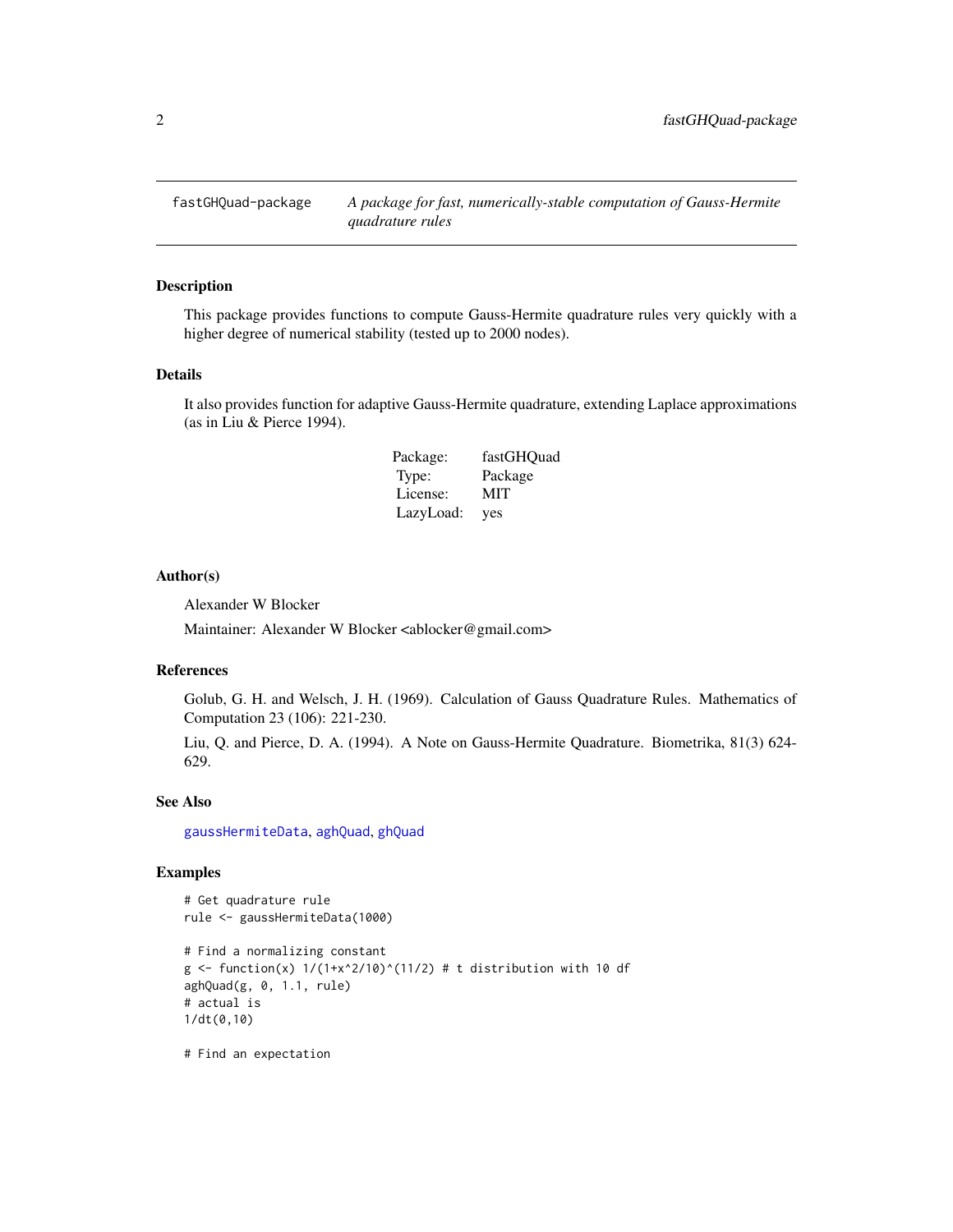#### <span id="page-2-0"></span>aghQuad 3

```
g \le function(x) x^2 * dt(x,10) # t distribution with 10 df
aghQuad(g, 0, 1.1, rule)
# actual is 1.25
```
<span id="page-2-1"></span>

#### aghQuad *Adaptive Gauss-Hermite quadrature using Laplace approximation*

#### **Description**

Convenience function for integration of a scalar function g based upon its Laplace approximation.

#### Usage

```
aghQuad(g, muHat, sigmaHat, rule, ...)
```
#### Arguments

| g         | Function to integrate with respect to first (scalar) argument                                       |
|-----------|-----------------------------------------------------------------------------------------------------|
| muHat     | Mode for Laplace approximation                                                                      |
| sigmaHat  | Scale for Laplace approximation (sqrt( $-1/H$ ), where H is the second derivative<br>of g at muHat) |
| rule      | Gauss-Hermite quadrature rule to use, as produced by gausshermiteData                               |
| $\ddotsc$ | Additional arguments for g                                                                          |

## Details

This function approximates

$$
\int_{-\infty}^{\infty} g(x) \, dx
$$

using the method of Liu & Pierce  $(1994)$ . This technique uses a Gaussian approximation of g (or the distribution component of g, if an expectation is desired) to "focus" quadrature around the high-density region of the distribution. Formally, it evaluates:

$$
\sqrt{2}\hat{\sigma}\sum_{i} w_i \exp(x_i^2)g(\hat{\mu} + \sqrt{2})
$$

$$
\hat{\sigma}x_i)
$$

where x and w come from the given rule.

This method can, in many cases (where the Gaussian approximation is reasonably good), achieve better results with 10-100 quadrature points than with 1e6 or more draws for Monte Carlo integration. It is particularly useful for obtaining marginal likelihoods (or posteriors) in hierarchical and multilevel models — where conditional independence allows for unidimensional integration, adaptive Gauss-Hermite quadrature is often extremely effective.

#### Value

Numeric (scalar) with approximation integral of g from -Inf to Inf.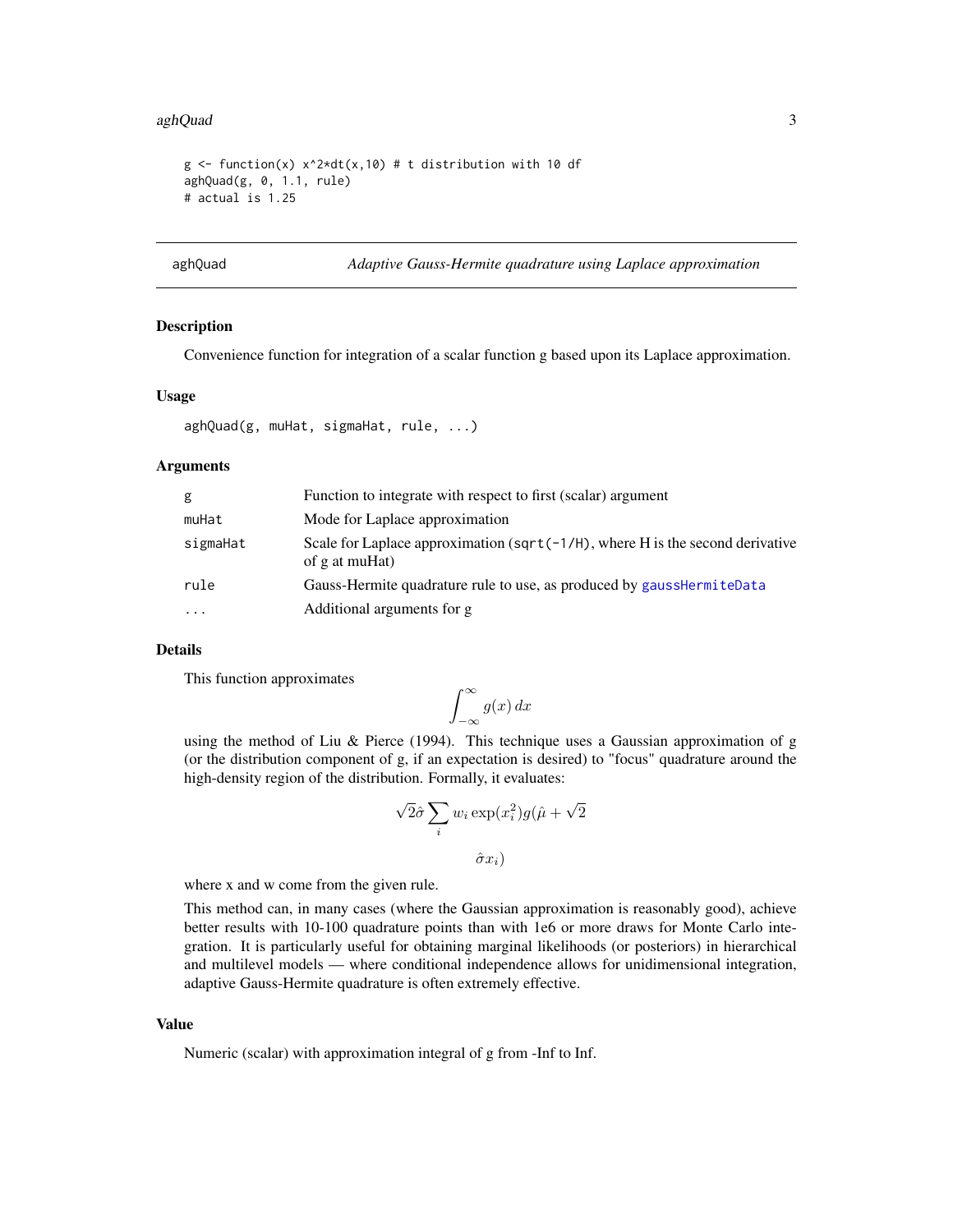#### <span id="page-3-0"></span>Author(s)

Alexander W Blocker <ablocker@gmail.com>

#### References

Liu, Q. and Pierce, D. A. (1994). A Note on Gauss-Hermite Quadrature. Biometrika, 81(3) 624- 629.

## See Also

[gaussHermiteData](#page-5-1), [ghQuad](#page-6-1)

## Examples

```
# Get quadrature rules
rule10 <- gaussHermiteData(10)
rule100 <- gaussHermiteData(100)
# Estimating normalizing constants
g <- function(x) 1/(1+x^2/10)^(11/2) # t distribution with 10 df
aghQuad(g, 0, 1.1, rule10)
aghQuad(g, 0, 1.1, rule100)
# actual is
1/dt(0,10)
# Can work well even when the approximation is not exact
g \leftarrow function(x) exp(-abs(x)) # Laplace distribution
aghQuad(g, 0, 2, rule10)
aghQuad(g, 0, 2, rule100)
# actual is 2
# Estimating expectations
# Variances for the previous two distributions
g \le function(x) x^2+dt(x,10) # t distribution with 10 df
aghQuad(g, 0, 1.1, rule10)
aghQuad(g, 0, 1.1, rule100)
# actual is 1.25
# Can work well even when the approximation is not exact
g \leftarrow function(x) x^2*exp(-abs(x))/2 # Laplace distribution
aghQuad(g, 0, 2, rule10)
aghQuad(g, 0, 2, rule100)
# actual is 2
```
#### evalHermitePoly *Evaluate Hermite polynomial at given location*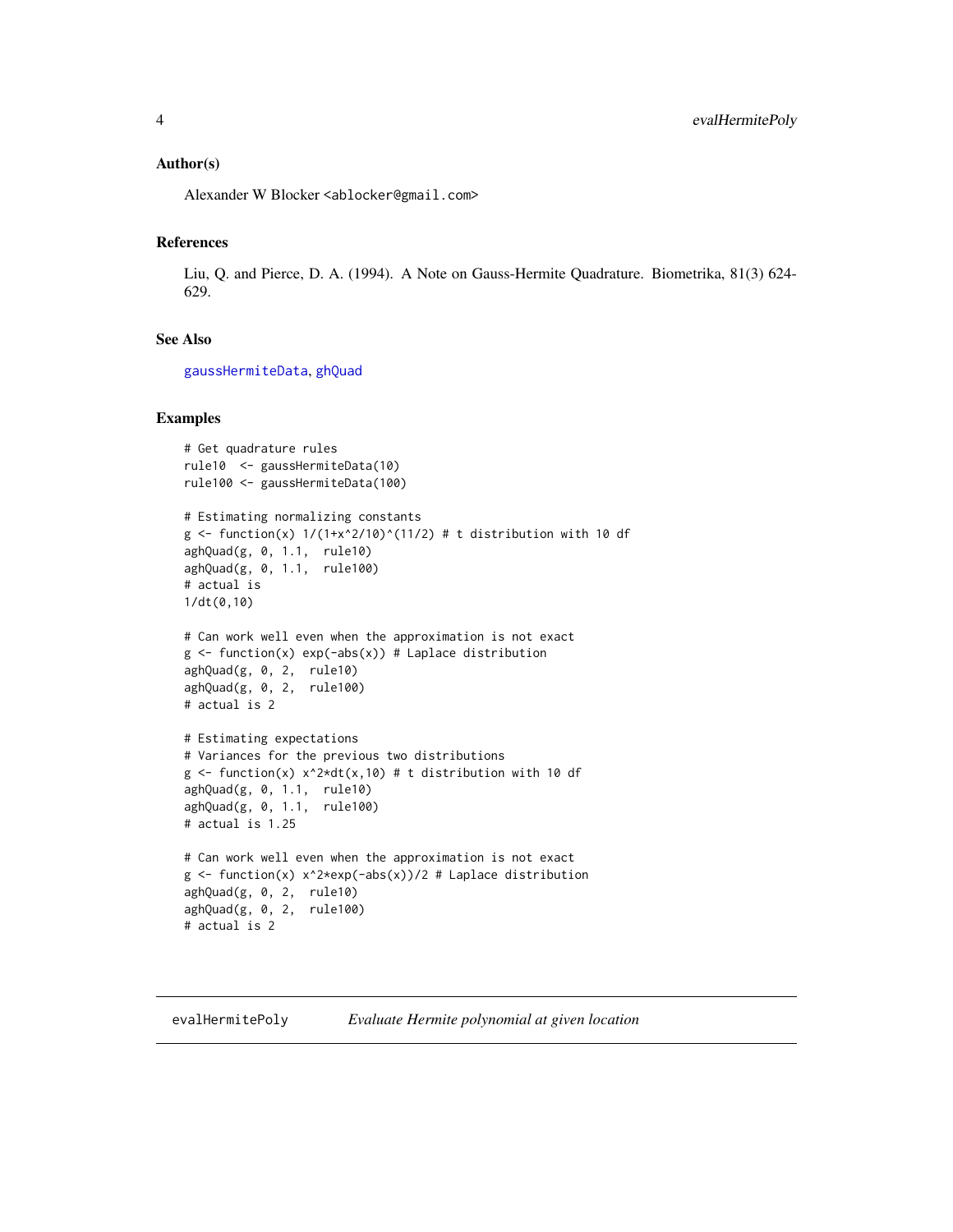## <span id="page-4-0"></span>findPolyRoots 5

#### Description

Evaluate Hermite polynomial of given degree at given location. This function is provided for demonstration/teaching purposes; this method is not used by gaussHermiteData. It is numerically unstable for high-degree polynomials.

#### Usage

```
evalHermitePoly(x, n)
```
#### Arguments

| Vector of location(s) at which polynomial will be evaluated |
|-------------------------------------------------------------|
| Degree of Hermite polynomial to compute                     |

## Value

Vector of length(x) values of Hermite polynomial

#### Author(s)

Alexander W Blocker <ablocker@gmail.com>

#### See Also

[gaussHermiteData](#page-5-1), [aghQuad](#page-2-1), [ghQuad](#page-6-1)

findPolyRoots *Find real parts of roots of polynomial*

#### Description

Finds real parts of polynomial's roots via eigendecomposition of companion matrix. This method is not used by gaussHermiteData. Only the real parts of each root are retained; this can be useful if the polynomial is known a priori to have all roots real.

#### Usage

findPolyRoots(c)

## Arguments

c Coefficients of polynomial

## Value

Numeric vector containing the real parts of the roots of the polynomial defined by c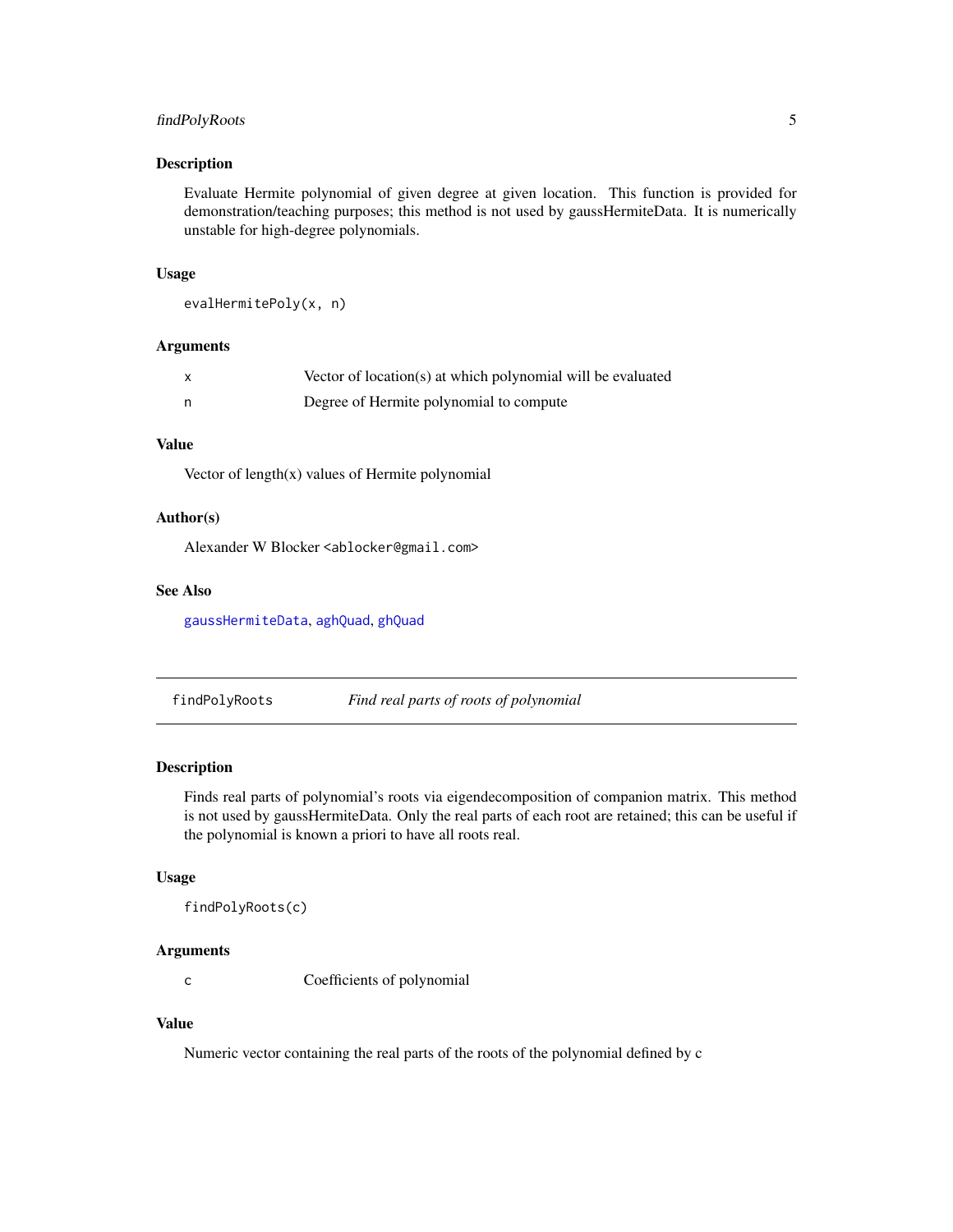#### <span id="page-5-0"></span>Author(s)

Alexander W Blocker <ablocker@gmail.com>

#### See Also

[gaussHermiteData](#page-5-1), [aghQuad](#page-2-1), [ghQuad](#page-6-1)

<span id="page-5-1"></span>gaussHermiteData *Compute Gauss-Hermite quadrature rule*

## **Description**

Computes Gauss-Hermite quadrature rule of requested order using Golub-Welsch algorithm. Returns result in list consisting of two entries: x, for nodes, and w, for quadrature weights. This is very fast and numerically stable, using the Golub-Welsch algorithm with specialized eigendecomposition (symmetric tridiagonal) LAPACK routines. It can handle quadrature of order 1000+.

#### Usage

gaussHermiteData(n)

#### Arguments

n Order of Gauss-Hermite rule to compute (number of nodes)

#### Details

This function computes the Gauss-Hermite rule of order n using the Golub-Welsch algorithm. All of the actual computation is performed in C/C++ and FORTRAN (via LAPACK). It is numericallystable and extremely memory-efficient for rules of order 1000+.

#### Value

A list containing:

| $\boldsymbol{\mathsf{x}}$ | the n node positions for the requested rule     |
|---------------------------|-------------------------------------------------|
| W                         | the w quadrature weights for the requested rule |

#### Author(s)

Alexander W Blocker <ablocker@gmail.com>

## References

Golub, G. H. and Welsch, J. H. (1969). Calculation of Gauss Quadrature Rules. Mathematics of Computation 23 (106): 221-230

Liu, Q. and Pierce, D. A. (1994). A Note on Gauss-Hermite Quadrature. Biometrika, 81(3) 624- 629.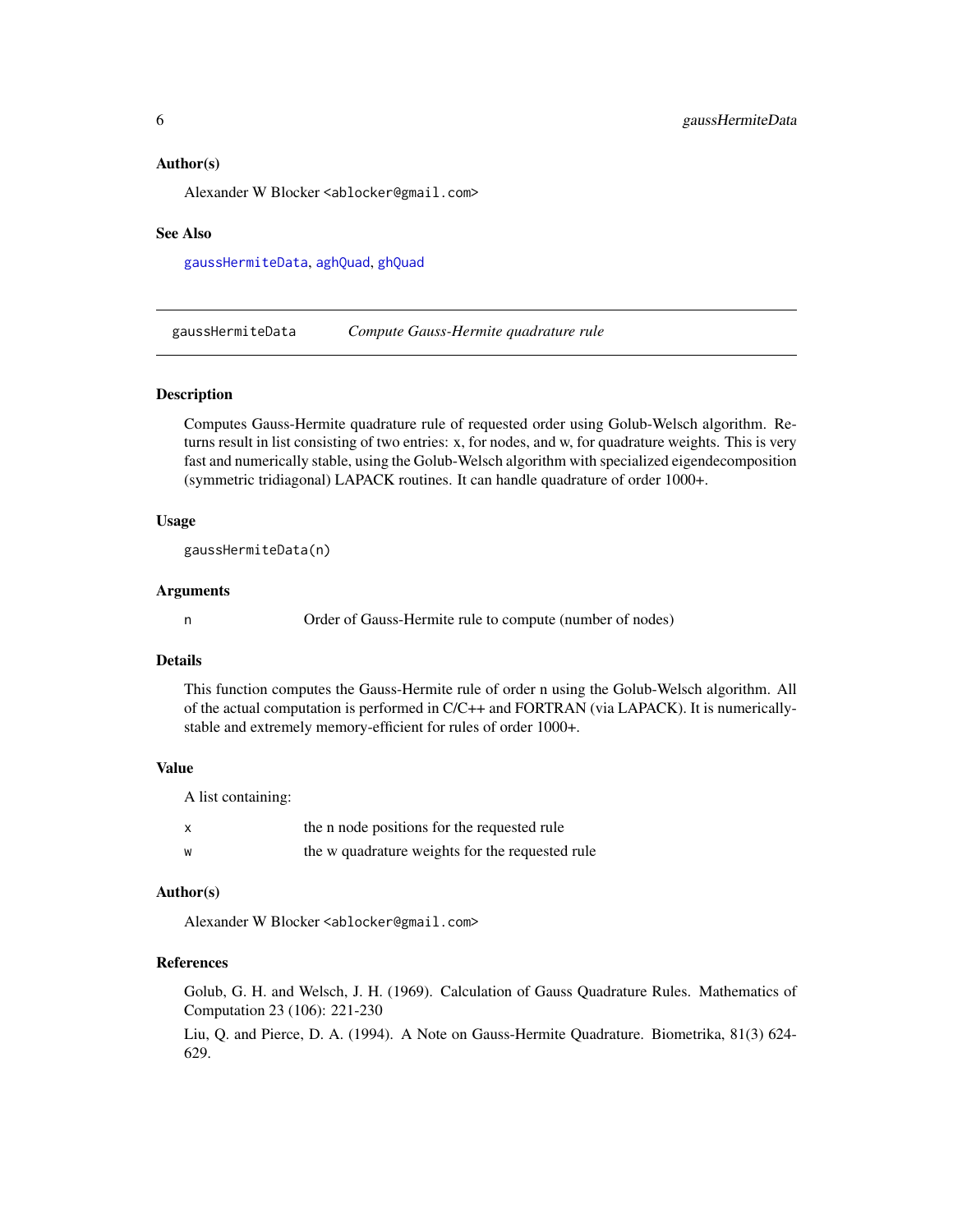#### <span id="page-6-0"></span>ghQuad  $\sigma$  7 and  $\sigma$  7 and  $\sigma$  7 and  $\sigma$  7 and  $\sigma$  7 and  $\sigma$  7 and  $\sigma$  7 and  $\sigma$  7 and  $\sigma$  7 and  $\sigma$  7 and  $\sigma$  7 and  $\sigma$  7 and  $\sigma$  7 and  $\sigma$  7 and  $\sigma$  7 and  $\sigma$  7 and  $\sigma$  7 and  $\sigma$  7 and  $\sigma$  7 and  $\sigma$

## See Also

[aghQuad](#page-2-1), [ghQuad](#page-6-1)

#### <span id="page-6-1"></span>ghQuad *Convenience function for Gauss-Hermite quadrature*

## Description

Convenience function for evaluation of Gauss-Hermite quadrature

#### Usage

ghQuad(f, rule, ...)

## Arguments

|          | Function to integrate with respect to first (scalar) argument; this does not include<br>the weight function $exp(-x^2)$ |
|----------|-------------------------------------------------------------------------------------------------------------------------|
| rule     | Gauss-Hermite quadrature rule to use, as produced by gausshermiteData                                                   |
| $\cdots$ | Additional arguments for f                                                                                              |

#### Details

This function performs classical unidimensional Gauss-Hermite quadrature with the function f using the rule provided; that is, it approximates

$$
\int_{-\infty}^{\infty} f(x) \exp(-x^2) dx
$$

by evaluating

$$
\sum_i w_i f(x_i)
$$

## Value

Numeric (scalar) with approximation integral of  $f(x)*exp(-x^2)$  from -Inf to Inf.

#### Author(s)

Alexander W Blocker <ablocker@gmail.com>

## References

Golub, G. H. and Welsch, J. H. (1969). Calculation of Gauss Quadrature Rules. Mathematics of Computation 23 (106): 221-230.

Liu, Q. and Pierce, D. A. (1994). A Note on Gauss-Hermite Quadrature. Biometrika, 81(3) 624- 629.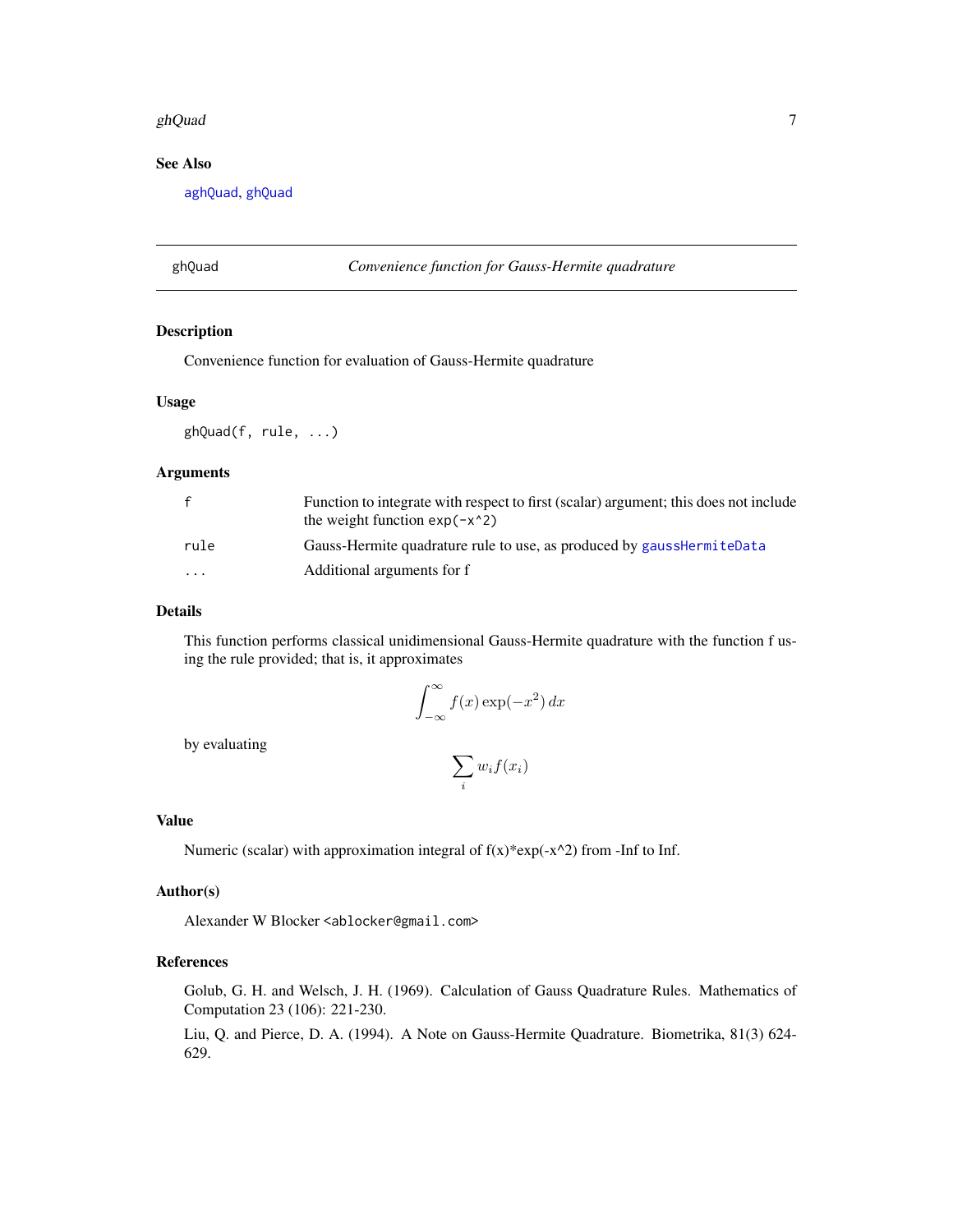## See Also

[gaussHermiteData](#page-5-1), [ghQuad](#page-6-1)

#### Examples

```
# Get quadrature rules
rule10 <- gaussHermiteData(10)
rule100 <- gaussHermiteData(100)
# Check that rule is implemented correctly
f \leftarrow function(x) rep(1, length(x))if (!isTRUE(all.equal(sqrt(pi), ghQuad(f, rule10), ghQuad(f, rule100)))) {
  print(ghQuad(f, rule10))
  print(ghQuad(f, rule100))
}
# These should be 1.772454
f \leftarrow function(x) x
if (!isTRUE(all.equal(0.0, ghQuad(f, rule10), ghQuad(f, rule100)))) {
  print(ghQuad(f, rule10))
  print(ghQuad(f, rule100))
}
# These should be zero
```
hermitePolyCoef *Get coefficient of Hermite polynomial*

#### Description

Calculate coefficients of Hermite polynomial using recursion relation. This function is provided for demonstration/teaching purposes; this method is not used by gaussHermiteData. It is numerically unstable for high-degree polynomials.

#### Usage

```
hermitePolyCoef(n)
```
#### Arguments

```
n Degree of Hermite polynomial to compute
```
## Value

Vector of (n+1) coefficients from requested polynomial

### Author(s)

Alexander W Blocker <ablocker@gmail.com>

<span id="page-7-0"></span>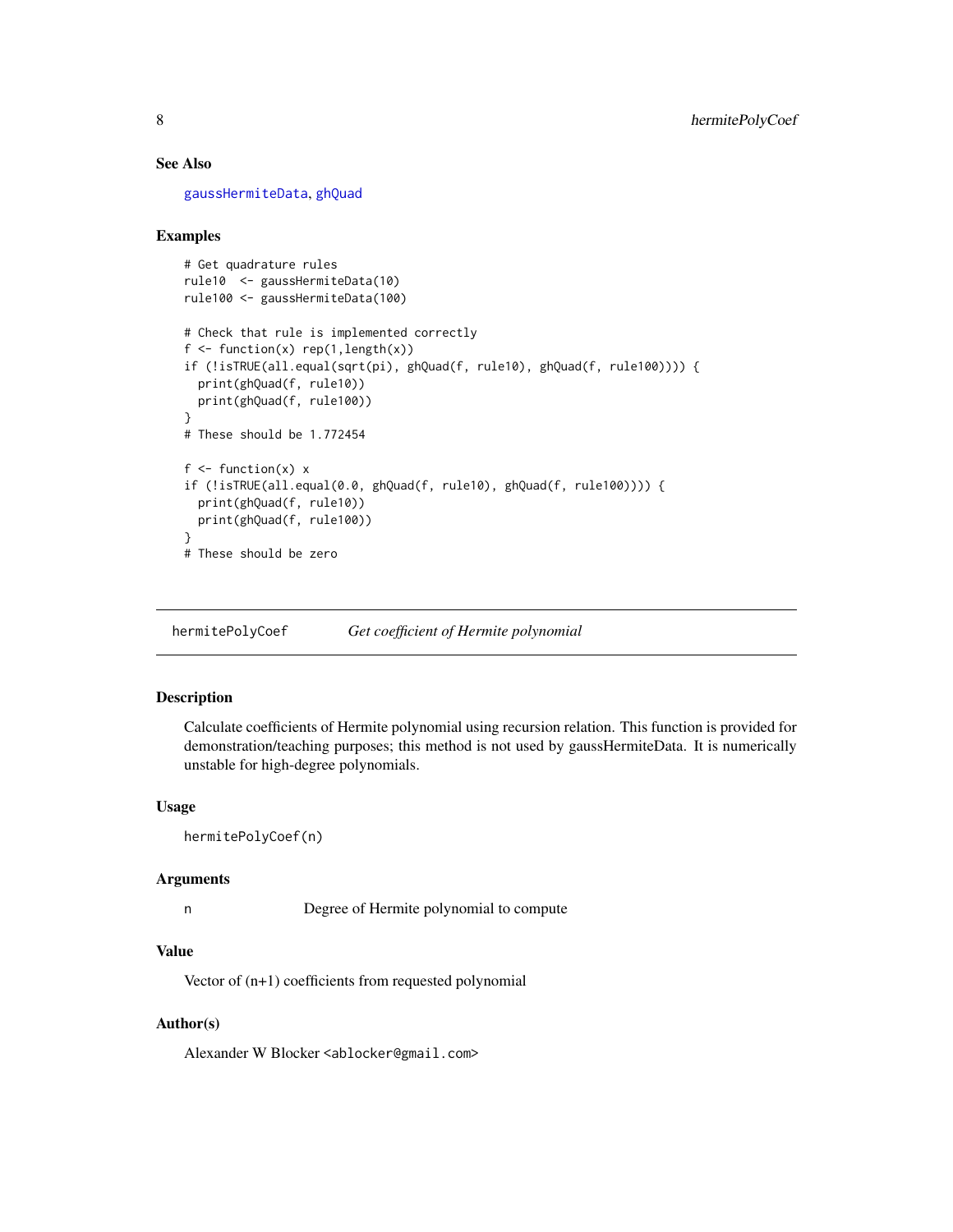<span id="page-8-0"></span>hermitePolyCoef

## See Also

[gaussHermiteData](#page-5-1) , [aghQuad](#page-2-1) , [ghQuad](#page-6-1)